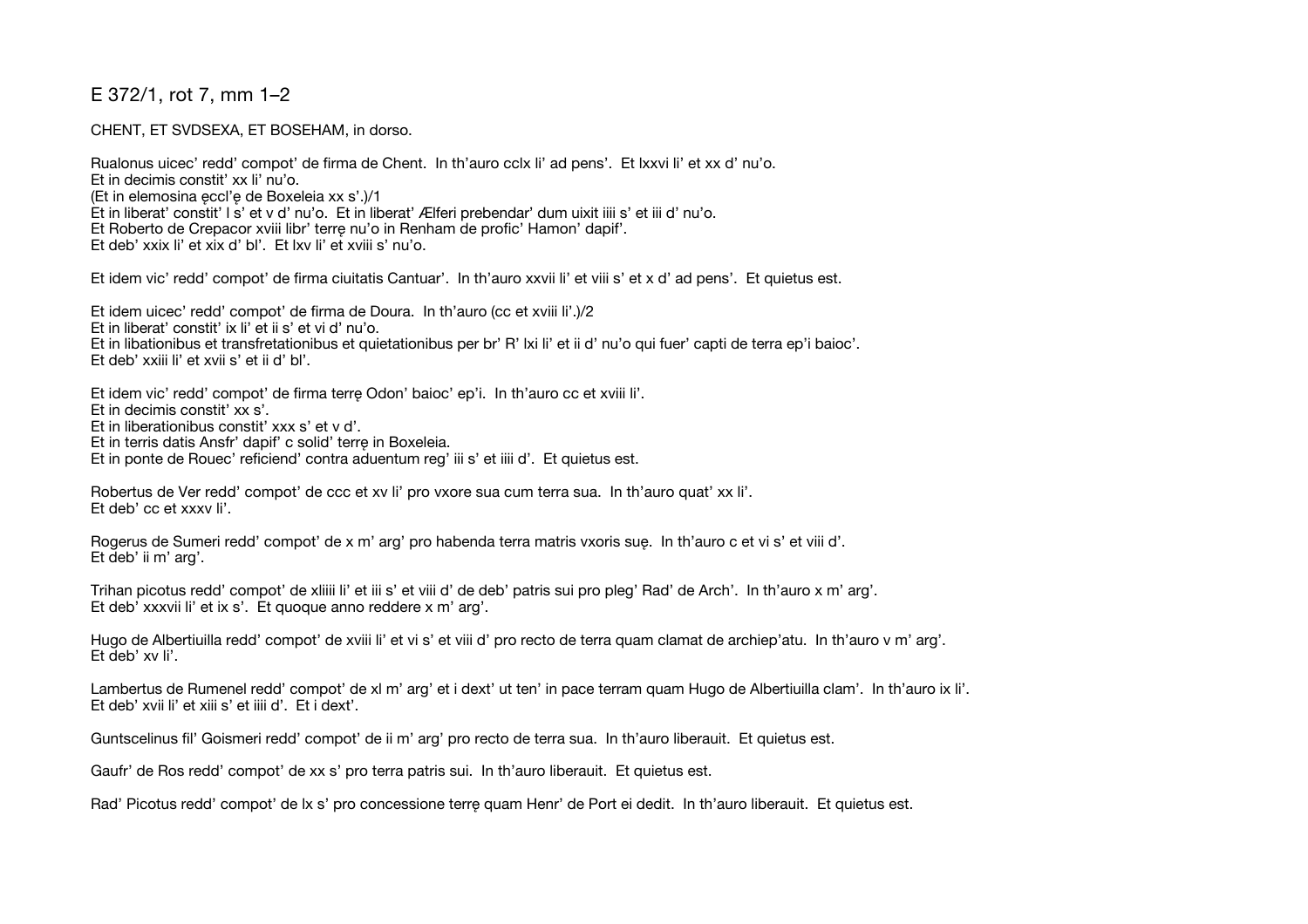Robertus de Crepacor redd' compot' de clxvi li' et xiii s' et iiii d' pro parte terrę Hamon' dap'. In th'auro lxvi li' et xiii s' et iiii d'. Et deb' c li'.

Rualonus de Abrinc' redd' compot' de viii li' et vi s' et viii d' pro terra Atson' de sc'o Audoeno habere in d'nio. In th'auro liberauit. Et quietus est.

Burgenses de Doura deb' lx m' arg' de plac' Henr' de Port et soc' eius.

Thomas canonicus de Doura redd' compot' de dim' m' auri de plac' Henr' de Port. In th'auro lx s' pro dim' m' auri. Et quietus est.

Will's de Æinesf' senex redd' compot' de quat' xx et xiii li' et vi s' et viii d' pro hereditate Rad' auunculi sui. In th'auro xl li'. Et deb' liii li' et vi s' et viii d'.

Et idem vic' redd' compot' de iiii li' et xiii s' et v d' pro i murdr' in hundr' de Fauersham. In th'auro liberauit. Et quietus est.

Et idem vic' redd' compot' de iiii li' pro i murdr' in Sammelehundr'. In th'auro liberauit. Et quietus est.

Et idem vic' redd' compot' de vi li' pro ii murdr' in Achestanhundr'. In perdon' per br' R' archiep'o Cantuar' vi li'. Et quietus est.

Comes Gloec' deb' c m' arg' de conuentione quam Will's conuentionauerat regi in Norman' pro comitatu.

Lambertus fil' Odelardi redd' compot' de viii li' et vi s' et viii d' ut habeat dotem nouercę suę post mortem suam. In th'auro c s'. Et deb' lxvi s' et viii d'.

Et idem vic' redd' compot' de xvii li' et iii s' et iiii d' de plac' G. de Clint' de iuratoribus comitatus. In th'auro xv li' et iii s' et iiii d'. Et in perdon' per br' R' archiep'o Cantuar' xl s'. Et quietus est.

Ric' de Otham redd' compot' de xxxvi s' et viii d' ut deliberetur de manerio de Sudtona quod ten' ad firmam. In th'aur' liberauit. Et quietus est.

Will's Patric redd' compot' de l m' arg' pro debito filii Rann' Auenelli pro releu' terrę suę. In th'auro liberauit. Et quietus est.

Ep's de Rouec' redd' compot' de lx m' arg' pro terra de Hederham. Et de lx m' arg' ne placitet contra Fulc' de fontibus nisi secundum carthas ęccl'ę suę. In th'auro xl m' arg'. Et deb' quat' xx m' arg'.

Ansfr' dap' redd' compot' de lx m' arg' pro terra Normanni de Wilretona. In th'auro xl m' arg'. Et deb' xx m' arg'. (Et ii m' auri.)/3

Et idem vic' redd' compot' de xvii li' et vi s' et vi d' de preterito daneg'. In th'auro xvi s'. In perdon' per br' R' archiep'o Cantuar' c et xiii s' et vi d'. In d'nio terrę Eudon' dap' xxvii s'. In d'nio reg' de Hou et Boxeleia c et ii s'. Com' Gloec' xli s'. Com' Moriton' xxxi s'. Will'o de Albin' pinc' xvi s'. Summa xvi li' et x s' et vi d'. Et quietus est.

Et idem vic' deb' xxx m' arg' pro i murdr' in hundr' de Middeltona pro i homine qui alium interfec' quem infirmi abstuler' iusticię reg'.

 $(. \ .) / 4$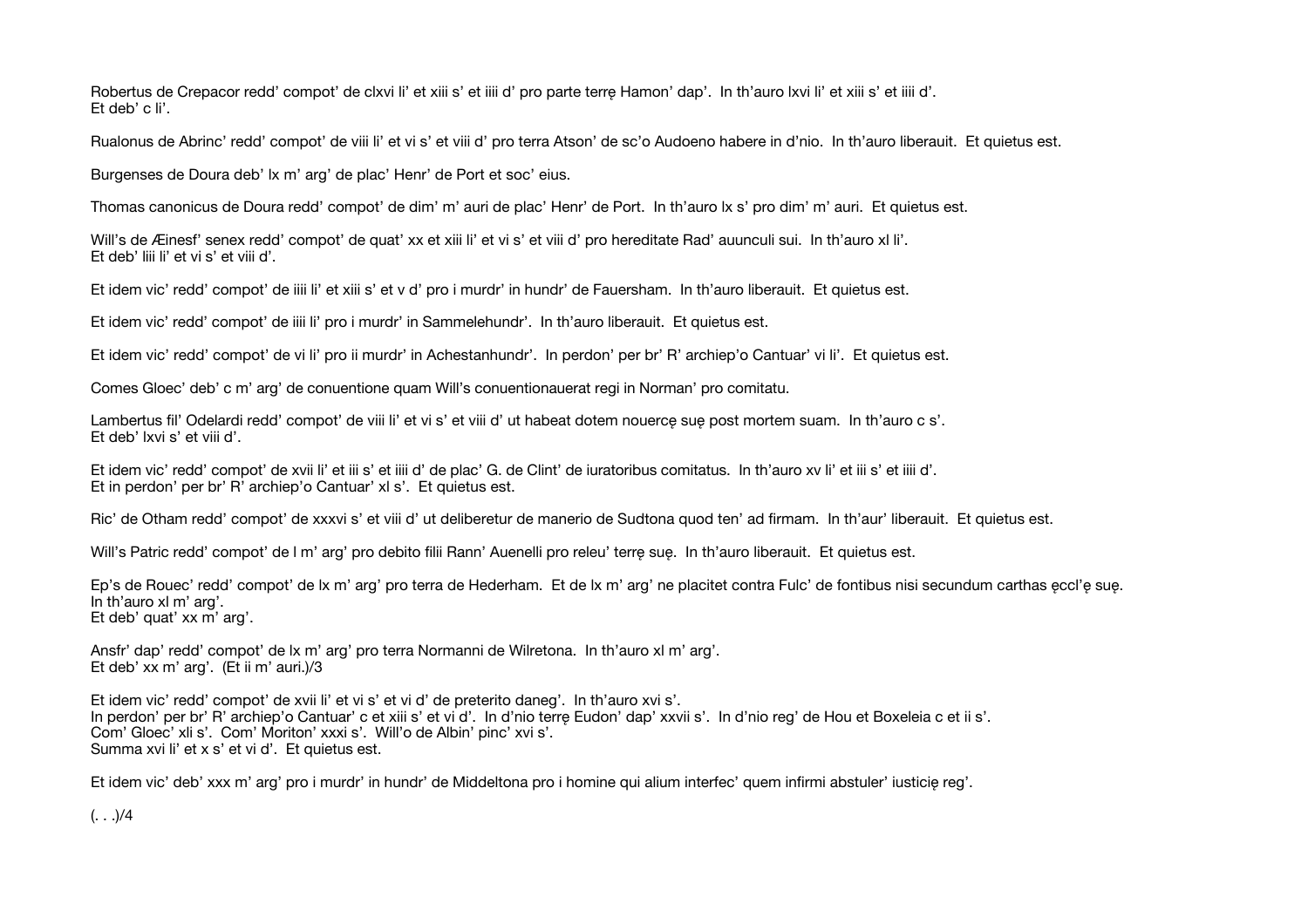Helto fil' Ric' fil' Malgeri redd' compot' de x m' arg' de deb' patris sui de prestit' reg'. In th'auro v m' arg'. Et deb' v m' arg'.

Hamo dap' debeb' quando mortuus fuit c m' arg' pro terra et filia Rob' de Cliuilla ad opus Hug' nep' sui.

 $<$ m $2$ 

NOVA PLACITA ET NOVĘ CONVENTIONES.

Vxor Walteri fil' Goduini et Rob' f'r Goduin' redd' compot' de c m' arg' ut habeant in custodia terram et pueros ipsius Walteri. In th'auro xx m' arg'. Et deb' quat' xx m' arg'.

Turgisus de Abrinc' redd' compot' de ccc m' arg' et i m' auri et i dext' pro terra et vxore Hug' de Albertiuilla et filium suum habere in custodia donec habeat xx ann'./5 In th'auro xl li'. Et deb' clx li' et i m' auri et i dext'.

Gaufr' talebot redd' compot' de cc m' arg' pro terra patris sui. In th'auro lx m' arg'. Et deb' c et xl m' arg'.

Robertus de Cundet redd' compot' de xxx m' arg' et ii dext' ut rex concordaret eum cum ep'o Lincol'. In th'auro c s'. Et deb' xv li' et ii dext'.

Hadewisa filia Herberti malet deb' xv m' arg' pro recto de terra quam clamat de Rob' de Fereborna. Et Ansfr' dap' est inde plegius.

Sinodus homo Gaufr' de Ros deb' xv m' arg' pro recto de hereditate sua per Ansfr' dap'.

Laurentius dap' Ric' fil' Gisl' deb' dim' m' auri pro recto.

Agnes vxor Gaufr' talebot deb' ii m' auri pro dote et maritag' suo.

Et idem vic' redd' compot' de danegeldo. In th'auro li li' et ii s' et iii d'.

Et in perdon' per br' R' Ham' de sc'o Claro vi s'. Ric' fil' Gisl' xviii s'. Com' de Gisnes xxv s'. Monach' de Bermundesia ii s'. Emmę Maminot x s'. Will'o de Albin' xviii s'. Will'o de Æinesf' xviii s'. Gaufr' ingeniatori ii s'. Will'o peur' de Doura xxx(iiii) s' (et iiii d')./6 Archiep'o Cantuar' xxxii li' et xi s' et vi d'. In d'nic' carruc' terre Ham' dap' vii s' et vi(i) d'./7 Rob' de Crepacor xxxv s'. Rob' de Bretel vi s'. Will'o patric xvii s'. Anfr' dap' xxvii s'. In d'nio reg' de Hou et de Boxeleia c et ii s'. Ep'o sar' xii s'. Com' Gloec' xli s'. In d'nio reg' de Becheham ii s' et iiii d'. Rualoni vic' x s'. Scolland' iiii s'. Summa lii li' et ix s' et ix d'.

Et deb' xxx s' et x d'.

Et idem vic' redd' compot' de auxilio ciuitatis Cantuar'. In th'auro vii li' et xiiii s'. Et in perdon' per br' R' archiep'o Cantuar' xi li' et xii s'. Vlurico clerico archiep'i iiii s'. Com' Gloec' x s'. Et quietus est.

Et idem vic' redd' compot' de xxv s' et v d' de quadam inuentione. In th'auro liberauit. Et quietus est.

Will's de Æinesf' redd' compot' de pecunia i hominis qui disfactus fuit. In th'auro ix s'. Et quietus est.